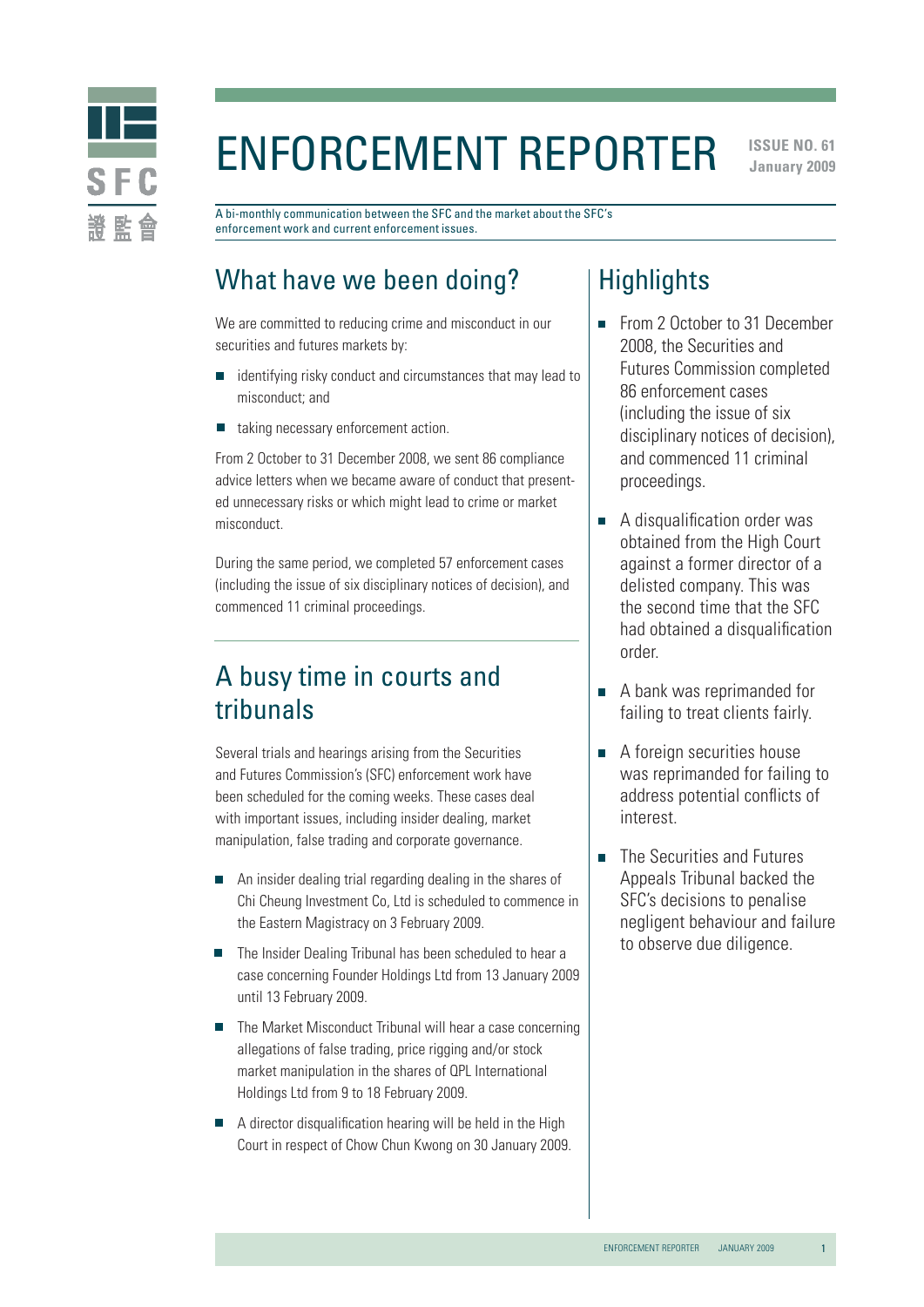# SFC investigations: challenges and improvements

The commencement of these cases and recent publicity about investigations arising from the market turmoil has triggered renewed attention in the SFC's enforcement work . It seems that many people are interested in what is involved in a typical SFC investigation and that there are common misconceptions as to what is involved. We would like to clarify the following:

- An investigation does not mean that someone has done anything wrong; it simply signifies grounds or reasons to suspect something may have gone wrong. Investigations can end without any further action being taken.
- The function of an investigator is to find out the real facts and to do so patiently on the basis of cogent and reliable evidence. The investigator must pursue all relevant lines of inquiry and not just those that favour one side or one perspective.
- The investigator needs to deal with a large number of people and organisations when collecting evidence and quite often some people are not cooperative or are unable to assist as soon as the investigator might like. An investigation will often involve many thousands of documents, which need to be carefully sifted and analysed before interviews with witnesses can be completed. All sorts of issues outside the control of the SFC can influence the time it takes to complete an investigation.

For example, one investigation requires the SFC to interview over 50 different witnesses, many of whom do not live or work in Hong Kong. Scheduling interviews in different countries with such a large number of people is a complex, time-consuming exercise.

In the Enforcement Reporter (Issue No. 57, January 2008) we announced that we aimed to complete most of our investigations within seven months. When we first measured our performance in December 2006, we found that we were completing 36% of our investigations within seven months. By December 2007, the figure had improved to 71%. Taking into account all investigations handled during 2008, we have completed 85% of our investigations within that self-imposed timeframe.

Since the beginning of 2008, the number of investigations we are handling has increased by nearly 39%. More significantly, the number of investigations classified as complex, which require significant resources, has more than doubled (from 20% of all cases at the start of last year to over 40% by end-December). This means more investigations than before involve large or substantial transactions and events, multiple resources and complex legal and factual issues.

We expect these trends to continue and we will continue our efforts to improve our overall efficiency.

# Listed company director disqualification: protection of the public and general deterrence

In the last issue of the Enforcement Reporter (Issue No. 60, October 2008), we announced the start of three separate proceedings in the High Court seeking orders (including disqualification orders) against nine company directors under section 214 of the Securities and Futures Ordinance.

Recently, the SFC obtained an order in the High Court against Mr Ong Hong Hoon (Ong), a former director of GP NanoTechnology Group Ltd (GP Nano), disqualifying him from being a company director or being involved in the management of any company (without court approval) for a period of five years.

The SFC alleged that Ong had acted with gross incompetence by:

- providing misleading information to the market in two announcements;  $\overline{\phantom{a}}$
- abdicating responsibility as director of a listed company; П
- failing to exercise reasonable skill, care and diligence and/or to act in the best interests of the company;
- misrepresenting or misstating his own duties as executive director in the company's prospectus and annual reports; and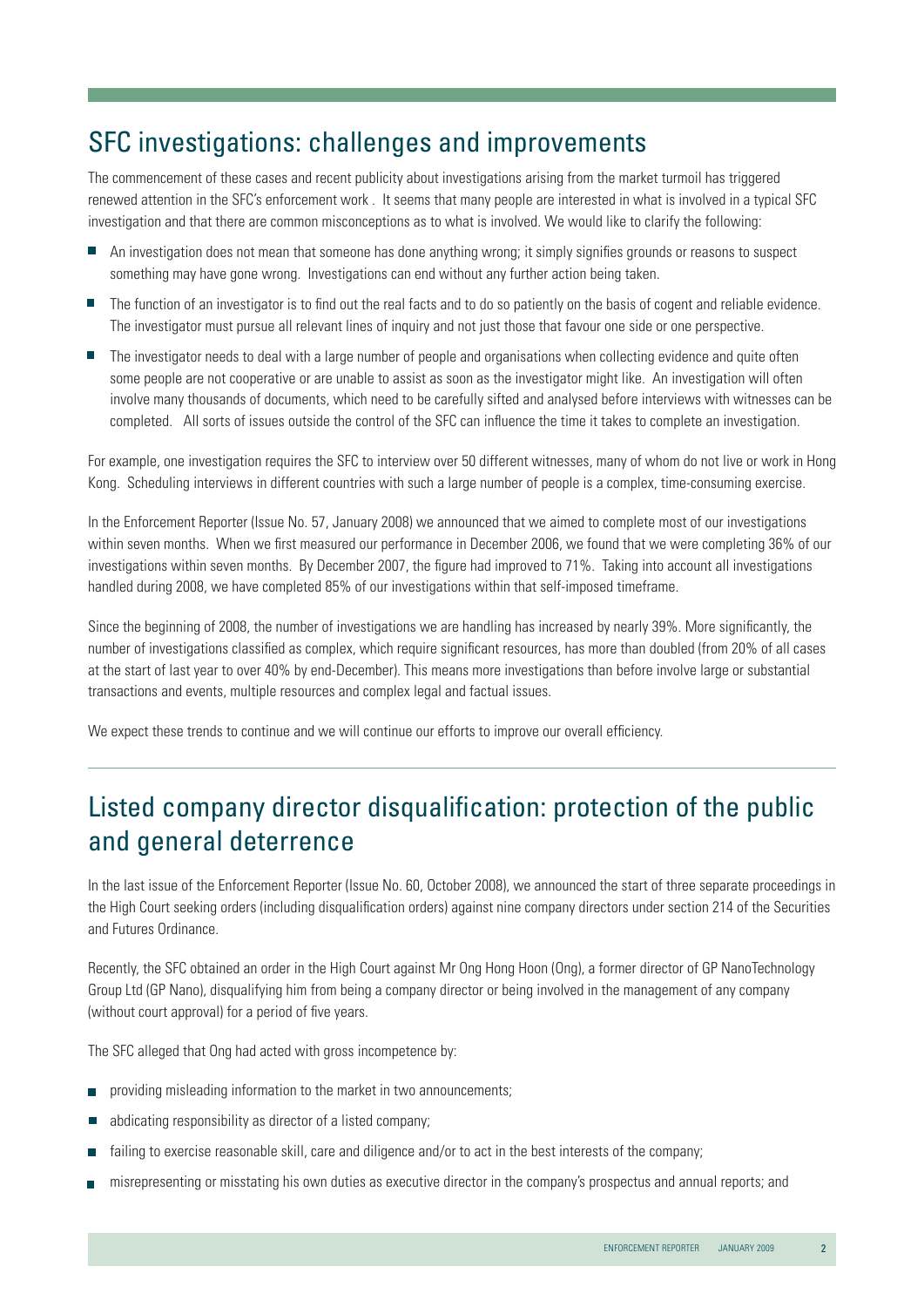failing to ensure the company complied with the Rules Governing the Listing of Securities on the Growth Enterprise Market (GEM) of The Stock Exchange of Hong Kong Ltd (SEHK) and the Code on Takeovers and Mergers.

The Honourable Madam Justice Kwan stated that when exercising the jurisdiction to make disqualification orders, the court would consider two important objectives:

- protection of the public against the future conduct of persons whose past records as directors of listed companies have shown them to be a danger to those who have dealt with the companies, including creditors, shareholders, investors and consumers; and
- general deterrence in that the sentence must reflect the gravity of the conduct complained of so that members of the business community are given a clear message that if they break the trust reposed in them they will receive proper punishment.

In this case, the Carecraft procedure was adopted. This procedure, which involves the parties presenting agreed facts to the Court with a view to reaching a compromise, is an efficient means of disposing of disqualification proceedings as it avoids lengthy hearings and minimises the legal costs for all parties concerned. In addition, in Ong's case, the disqualification period ordered reflected his cooperation with the SFC and the admission of the complaints against him in the form of the agreed facts presented to the Court.

This is the second disqualification order obtained by the SFC. The SFC will continue to take action against directors who breach the trust given to them by shareholders, especially where they are involved in providing misleading information to the market.

In the same proceedings, the SFC sought disqualification orders against four other former directors of GP Nano. The hearing in respect of Chow Chun Kwong is scheduled for 30 January 2009; hearings in respect of the other three former directors have yet to be scheduled.

For further details, please refer to our press releases dated [30 March 2007,](http://www.sfc.hk/sfcPressRelease/EN/sfcOpenDocServlet?docno=07PR51) [30 May 2007](http://www.sfc.hk/sfcPressRelease/EN/sfcOpenDocServlet?docno=07PR89) an[d 4 December 2008,](http://www.sfc.hk/sfcPressRelease/EN/sfcOpenDocServlet?docno=08PR193) and the judgment dated 27 November 2008 [\(HCMP 2524/2006\)](http://legalref.judiciary.gov.hk/lrs/common/search/search_result_detail_body.jsp?ID=&DIS=63506&QS=%28%7BHCMP2524%2F2006%7D%7C%7BHCMP002524%2F2006%7D+%25caseno%29&TP=JU#) on the Judiciary website (www.judiciary.gov.hk).

#### Unfair treatment of clients penalised

The obligation under the Code of Conduct for Persons Licensed by or Registered with the SFC (Code of Conduct) to treat clients fairly is an important obligation.

The SFC recently issued a reprimand to Standard Chartered Bank (Hong Kong) Ltd (SCB) for failing to act in the best interests of its clients and to exercise due skill, care and diligence to reasonably ensure that its clients who invested in mutual funds from two fund houses were treated fairly.

The Hong Kong Monetary Authority, who conducted the investigation of SCB's behaviour, found that it allowed one client to obtain same-day pricing for switching in and out of the relevant mutual funds. This same day pricing arrangement was not made known, nor was it made available to other clients of the bank, who received next-day pricing.

The SFC disciplinary proceedings were resolved by way of agreement, the terms of which included a payment scheme under which approximately 1,260 SCB clients who invested in the relevant funds will be eligible to receive a share of a sum of around US\$320,000.

For further information about this case, please refer to our [press release dated](http://www.sfc.hk/sfcPressRelease/EN/sfcOpenDocServlet?docno=09PR2) 6 January 2009.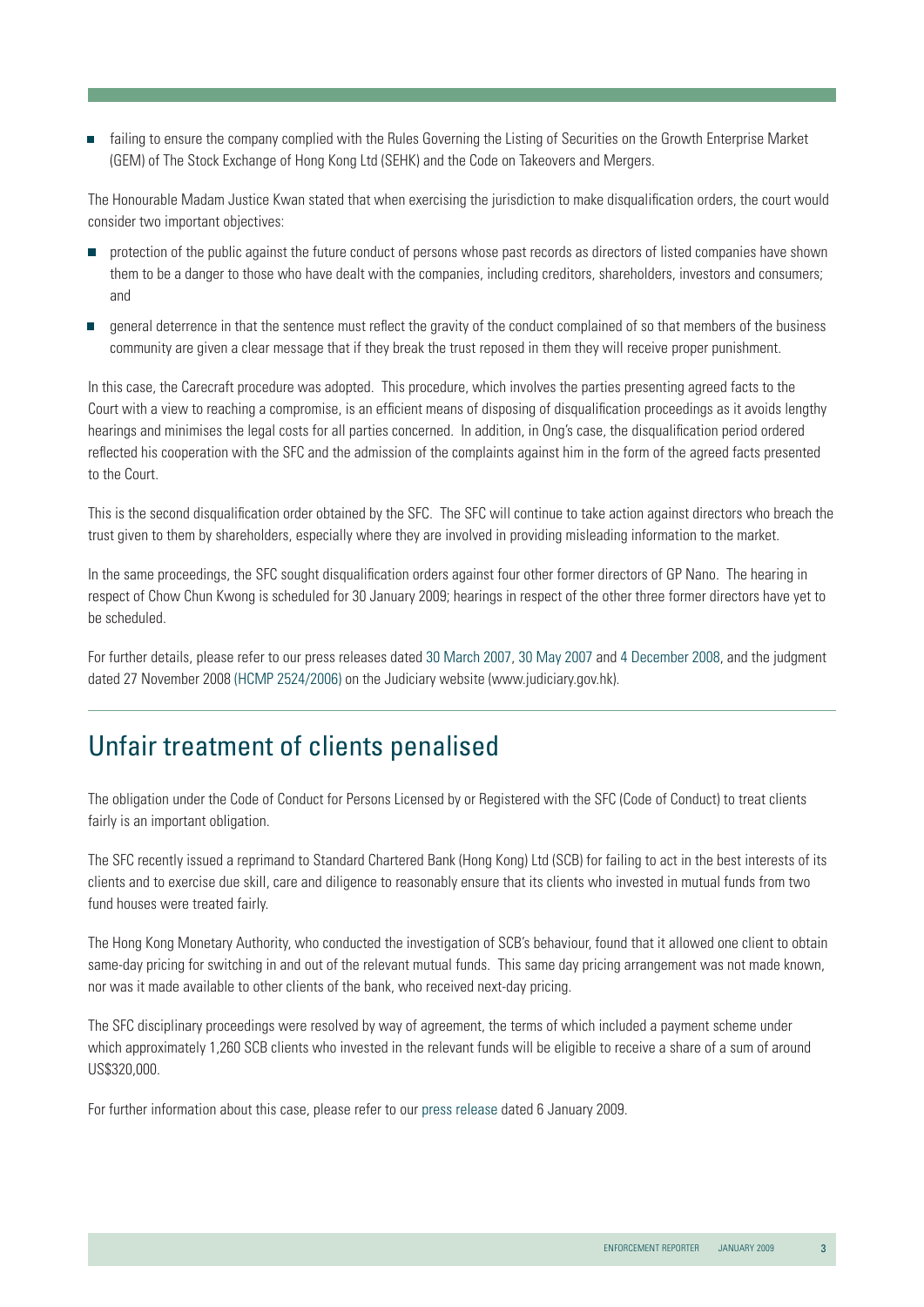# Systems to identify conflicts of interest

The SFC issued a reprimand to Deutsche Securities Asia Ltd (DSAL) and fined it \$6 million. An SFC investigation into DSAL's services provided to institutional clients through its facilitation trading desk found that, from May 2001 to 30 September 2005, DSAL failed to:

- put in place an adequate system to identify and resolve potential conflicts of interest arising from commingled proprietary and client trades executed by the facilitation trading desk;
- maintain an appropriate and effective compliance function to detect and manage the risks to clients involved in dealing with clients as principal; and
- keep adequate audit trails of client order instructions.

Facilitation trading involves brokers and clients executing transactions on a principal-to-principal basis rather than on an agency basis. Facilitation trading can give advantages to clients by providing them with liquidity and more certain execution. As the nature of the relationship with a client may change in a facilitation (because the broker is no longer an agent but dealing with the client as principal), conflicts of interest may arise. Therefore, brokers offering facilitation services need systems in place to identify, manage and control any conflicts that may arise in the provision of facilitation services.

It is important that brokers offering facilitation services ensure their systems effectively record that the client involved knows the transaction is not a normal agency trade and that the execution of the order as a proprietary or agency order is clear.

For further details, please refer to ou[r press release dated](http://www.sfc.hk/sfcPressRelease/EN/sfcOpenDocServlet?docno=08PR195) 16 December 2008.

#### District Court to judge market manipulation case

Criminal proceedings have been commenced against Patrick Fu Kor Kuen (Fu) and Francis Lee Shu Yuen (Lee). It is alleged that Fu and Lee undertook manipulative trading in various listed derivative warrants issued by Macquarie Bank Ltd. The SFC alleges that they had bought and sold the derivative warrants between themselves in approximately the same quantities and prices repeatedly, with the result that turnover in the warrants was artificially manipulated by over \$450 million.

The two defendants were charged with 40 counts under section 295 of the SFO for creating a false and misleading appearance of active trading in derivative warrants between January 2004 and January 2005.

On 6 November 2008, the Eastern Magistracy granted the application by the Department of Justice to transfer the case to the District Court. The defendants will appear in the District Court for a pre-trial review on 11 February 2009.

For further information, please refer to our [press release](http://www.sfc.hk/sfcPressRelease/EN/sfcOpenDocServlet?docno=08PR179) dated 6 November 2008

# SFAT criticizes brokerage for 'sloppy and wholly negligent behaviour'

The Securities and Futures Appeals Tribunal (SFAT) has upheld a decision of the SFC to reprimand and fine Chung Nam Securities Ltd (Chung Nam) and Henry Chuang Yueheng (Chuang). The disciplinary action stemmed from an unauthorised withdrawal of more than \$30 million in client securities held by Chung Nam.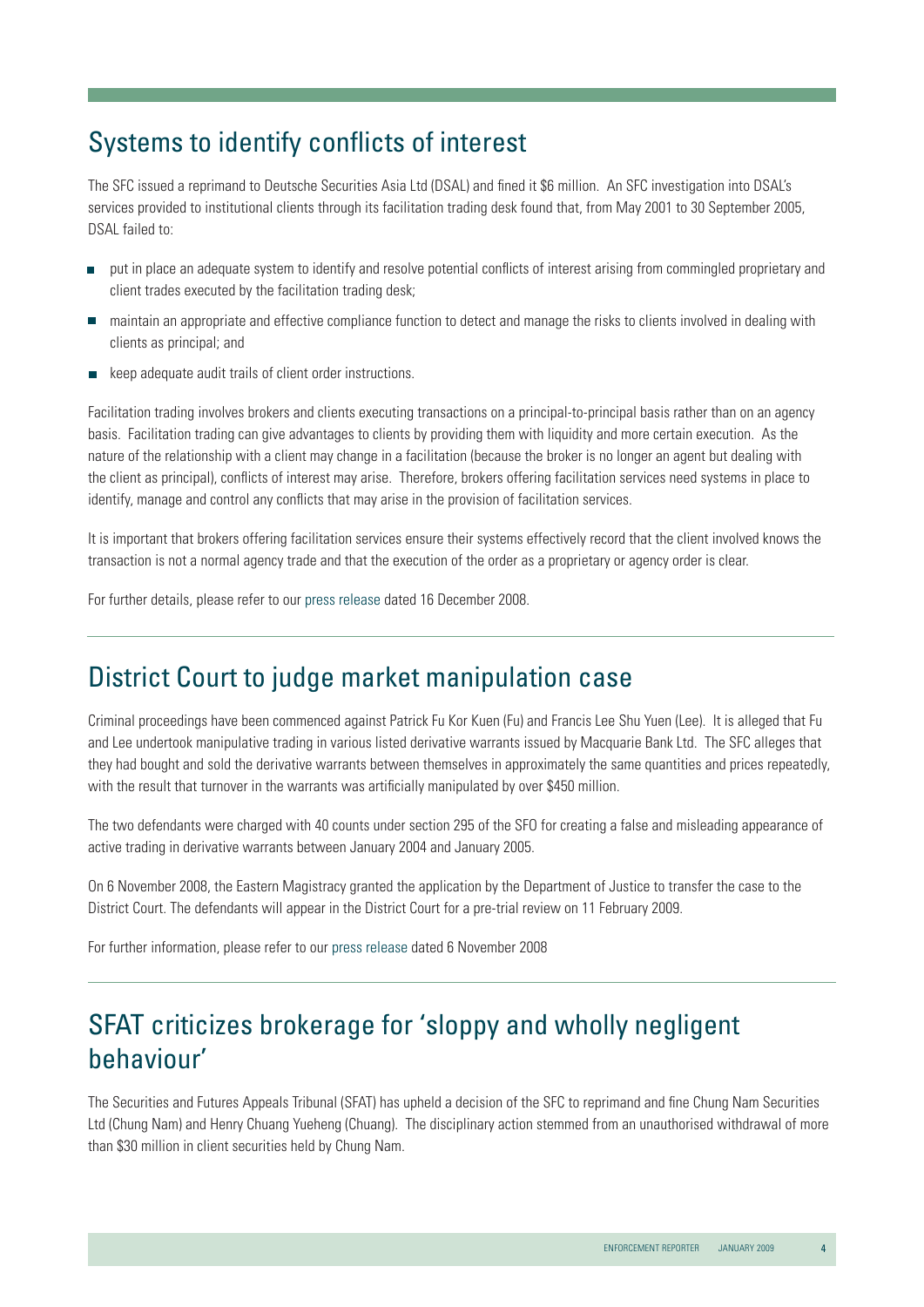The SFC found that Chuang had no official position or responsibility within Chung Nam for client securities or settlement but he was allowed to initiate the withdrawal process. Chuang said that he was instructed over the phone by a woman, who claimed to be representing a corporate client, to withdraw all securities in the corporate account. Later, a man purporting to represent the corporate client went to Chung Nam's office to see Chuang who handed over the physical scrip of the securities to him. Chuang did not request the man to produce any letter of authorisation; nor did he make any call to check whether the corporate client was aware of the withdrawal. Chung Nam's procedures did not require verification of identity or authority of persons giving instructions or collecting the securities. In fact, the corporate client never authorised the withdrawal of securities. However, the client did not suffer any loss as the securities were later recovered.

The SFC concluded that Chung Nam had failed to institute proper or sufficient systems to safeguard client assets and failed to establish an effective procedure for ensuring client securities are protected from misappropriation. While not finding Chuang or Chung Nam dishonest in relation to the misappropriation of the \$30 million in securities, the SFC did find them grossly negligent.

The SFAT confirmed the SFC's findings and said that "... sloppy and wholly negligent behaviour, of the type as has been evidenced in this case, as to the safeguarding of client assets will not be tolerated and is not regarded as acceptable".

Both appellants argued that the SFC's penalty was too harsh, and the SFAT reduced the amount of the penalty imposed on Chung Nam from \$1 million to \$750,000 and on Chuang from \$500,000 to \$350,000. They have lodged an appeal against the SFAT's decision to the Court of Appeal. The appeal has not yet been determined .

The SFC views failures to account for and safeguard client assets most seriously. Firms that fail to have adequate procedures in place to ensure the safeguarding of client assets should expect to face disciplinary action.

For further information, please refer to o[ur press release date](http://www.sfc.hk/sfcPressRelease/EN/sfcOpenDocServlet?docno=08PR184)d 12 November 2008.

#### SFC disciplines three sponsor representatives

The SFAT has upheld the SFC's decisions to fine Eric Chan Shun Kuen (Chan) and Robin Jonathan Gibbs Fox (Fox), who failed to:

- reasonably ensure that representations made on behalf of the listing applicant to the SEHK were true, accurate, complete and  $\mathcal{L}_{\mathcal{A}}$ not misleading in a material aspect;
- carry out adequate due diligence on the listing applicant; and  $\overline{\mathbb{R}^n}$
- supervise properly the listing applicant and the sponsorship team.

The disciplinary actions followed an SFC investigation into an application for listing on the GEM of a Mainland company. The listing application was ultimately rejected by SEHK.

Chan and Fox both worked on the sponsorship at the time. Chan was the assistant supervisor of the listing application and Fox signed off some replies to the SEHK's enquiries about the application when Chan was unavailable.

Both Chan and Fox filed applications with the SFAT to review the decisions the SFC imposed earlier. The SFAT found no merit in Chan's application and confirmed the SFC's decision to fine him \$200,000. As for Fox, the SFAT accepted that he did not occupy any central role or responsibilities, but that he was not "wholly out of the loop". Given the difference in the levels of responsibilities between Chan and Fox, the SFAT determined that there should be "just and equitable disparity" in the fines imposed. The SFAT therefore reduced the fine imposed on Fox from \$70,000 to \$40,000.

In another case, the SFC prohibited Kelvin Wu King Shiu from re-entering the industry for two years and six months for failing to exercise proper supervision in handling a transfer listing application to the main board of the SEHK from the GEM.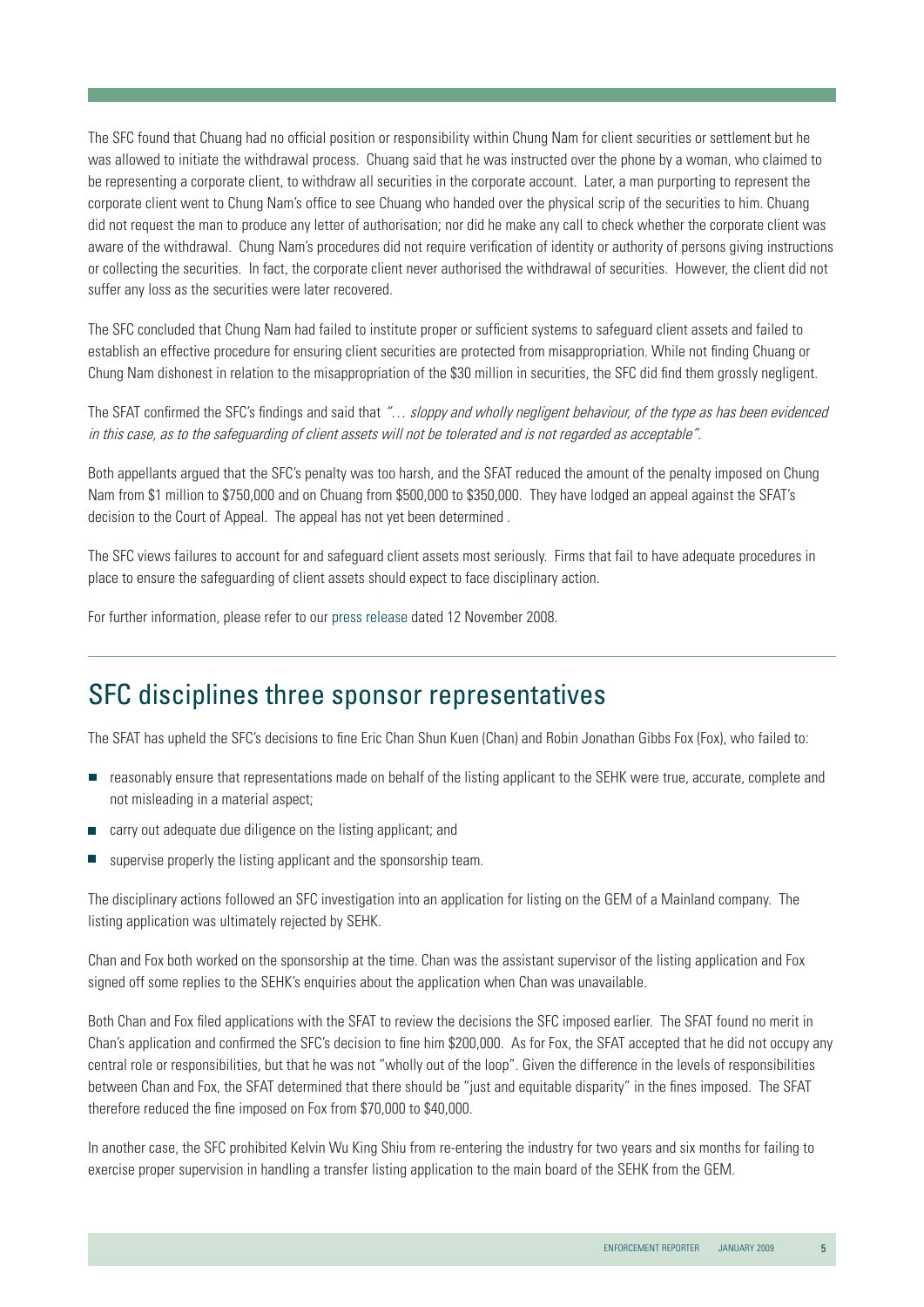Individuals charged with sponsor responsibilities are reminded to adhere to the Corporate Finance Adviser Code of Conduct and the Code of Conduct. It is the duty of the sponsor to make reasonably full disclosure and to exercise proper supervision in handling a listing application, as the purpose of due diligence is to ensure that the listing applicant is a viable company and potential investors are provided with material information to enable them to make an informed decision as to whether or not to invest in the listed company.

For further information, please refer to our press releases date[d 3 December 2008](http://www.sfc.hk/sfcPressRelease/EN/sfcOpenDocServlet?docno=08PR191) [and 5 January 2009.](http://www.sfc.hk/sfcPressRelease/EN/sfcOpenDocServlet?docno=09PR1)

# Enforcement policy and practice: tighter control urged over subaccount dealing

The SFC recently completed inquiries into the trading of certain warrants. During the course of these inquiries, we became concerned about the way in which some firms allowed their clients to operate sub-accounts.

In one case, we found that a client was allowed to open one master account and to operate more than 10 sub-accounts under the same master account . The client authorised different persons to conduct trading through the different sub-accounts. These authorised persons were each assigned with a user ID and password for entering orders into the firm's trading terminal directly. As different authorised persons placed orders for the same warrant at around the same time through two or more of the subaccounts, the client bought and sold the same warrant. The orders resulted in transactions that involved no change in beneficial ownership and raised suspicions as to whether the orders were placed with a view to creating a false or misleading appearance of active trading in the warrants involved. The SFC considers that the self-matching of orders stemmed from the lack of control over the use of the sub-accounts.

Firms are required to have adequate and effective internal control systems in place to ensure compliance with the applicable law, rules, regulations and codes, as required by paragraph 12.1 of the Code of Conduct. This includes taking steps to ensure that the self-matching of orders, which may create a false market and is prejudicial to the integrity of the market, does not occur.

Therefore, firms should:

- establish and implement systems for circumstances where more than one authorised person is permitted to enter orders into a terminal for different sub-accounts;
- establish and implement systems to identify potentially manipulative or suspicious trades where sub-accounts are created/ used, such as installing appropriate parameters or alerts in systems, and generating reports in the event that such trades occur; and
- intervene in the event of potentially manipulative or suspicious trades, investigate and follow up in respect of any reports generated in this regard and review all the trades periodically during the day.

# Disclosure of interests urged

The SFC continues to attach importance to the obligation of directors and substantial shareholders to make timely disclosure of their interests in listed companies.

Under Part XV of the SFO, listed company directors, chief executives and substantial shareholders are required to disclose and notify their company and the SEHK of changes in their interests.